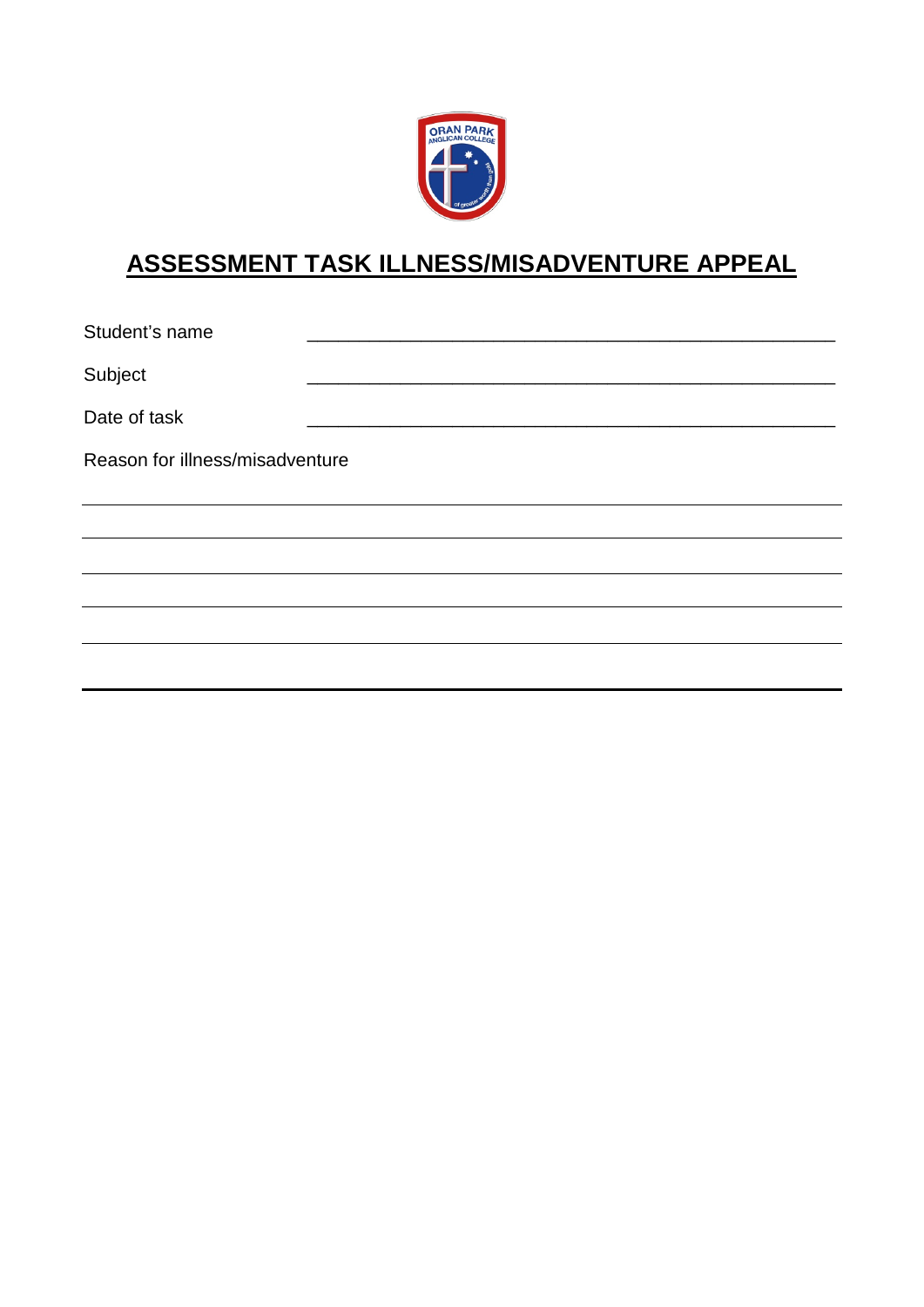## **Independent evidence of illness**

*To be completed by a medical practitioner*

Diagnosis of medical condition

Date of onset of illness

Date(s) and time(s) of all consultations/meetings relating to this illness

Please describe how the student's condition/symptoms could affect their examination performance or ability to complete set task. (if the student was unable to attend an examination, it is essential that you provide full details in the space provided or on addition sheets(s) and attach them to the application)

Any other comments of information which may assist in the assessment of the student's appeal. (if there is not enough space, please attach additional sheet(s).

*Please note that any fee for providing this report is the responsibility of the student.*

Name of doctor or other health professional providing this information

| Profession     |  |
|----------------|--|
|                |  |
| <b>Address</b> |  |
| Contact phone  |  |
| Signed         |  |
| Date           |  |